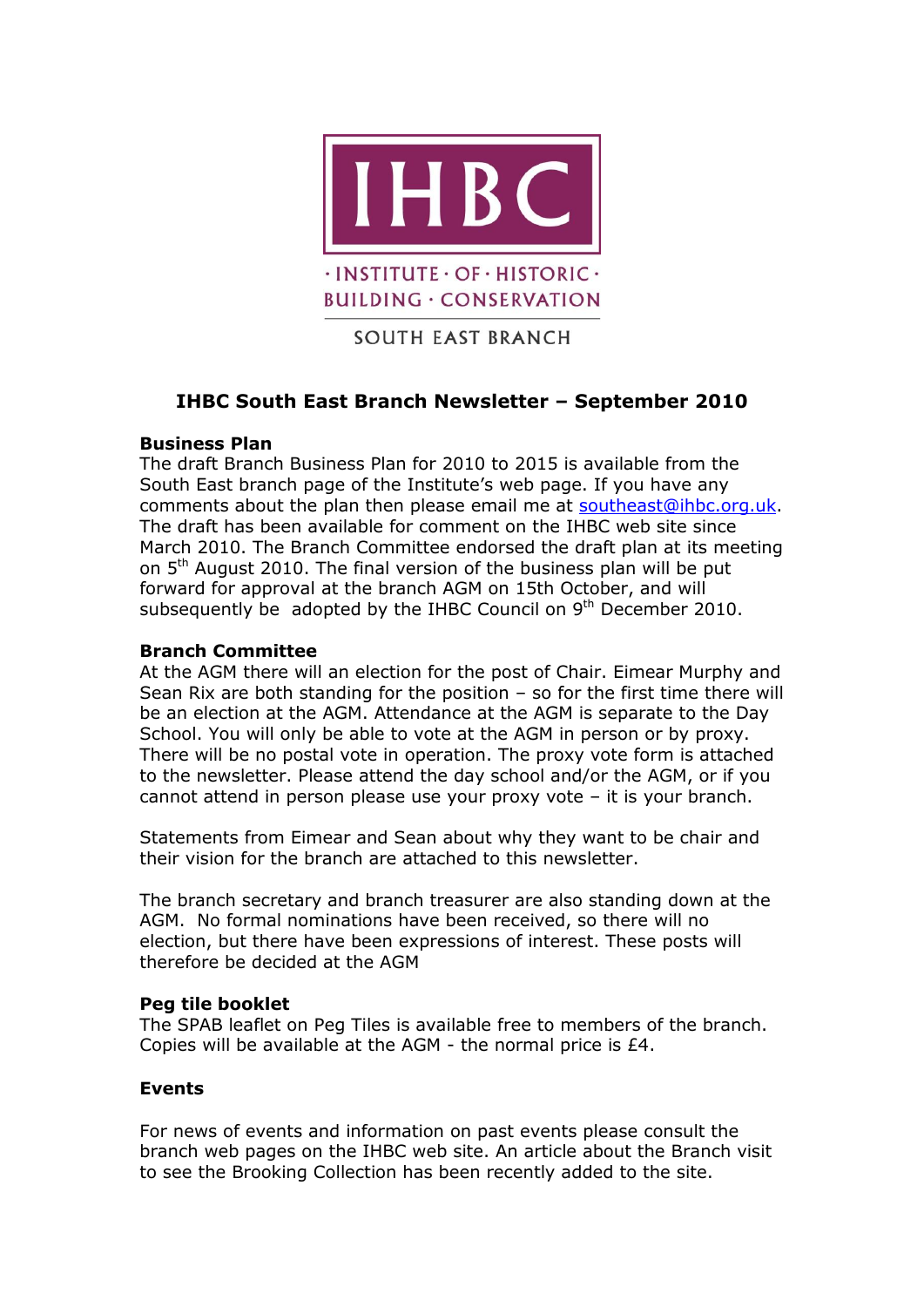**24th September** – **Study day at Canterbury Cathedral** looking at stone work and repairs of the South West Transept. This is a unique opportunity to have an explanation and guided tour of the stone repairs being undertaken. The day will be led by Heather Newton (the Cathedral chief stone mason) and Alison Hicks (of the Canterbury Archaeological Trust). Programme below – the cost is £59.50 (including lunch and refreshments).There are still four places available – so email [southeast@ihbc.org.uk](mailto:southeast@ihbc.org.uk) asap if you would like to attend



**15th October** – Annual day school and AGM: **'Material Considerations - Stone and Stone working in the South East'**. The venue is the Ashdown Forest Centre, Wych Cross, Forest Row, West Sussex. RH18 5JP Cost £40 for members and £45 for non members

- 9.15 9.45 Registration, tea/coffee.
- 9.45 9.50 Chairman's welcome.

9.50 – 10.30 Roger Birch (geologist and lecturer) on geology in the south-east.

10.30 – 11.15 Paul Sowan, (a member of the Surrey Archaeological Society and the Surrey ndustrial Group) on mining and quarrying in the Weald and issues relating to stone selection.

11.15 – 11.30 Tea/coffee.

11.30 – 12.15 Nigel Barker, Acting Head of English Heritage London Region on the latest issues relating to PPS5: Planning for the Historic Environment.

12.15 – 12.30 Questions.

12.30 – 13.15 Buffet lunch.

13.15 – 14.00 **IHBC SE Branch AGM** (all welcome).

14.00 – 16.00 Group tours of Lambs Philpots Quarry, West Hoathly. (hard hats, boots and high visibility jackets required).

Booking form and cheques (made out to IHBC South East) to be sent to: Andrew Norris, Andrew Norris Surveying, Albury Hall, The Street, Albury, Surrey GU5 9AD. Email [info@andrewnorris.com,](mailto:info@andrewnorris.com) telephone 01483 531762.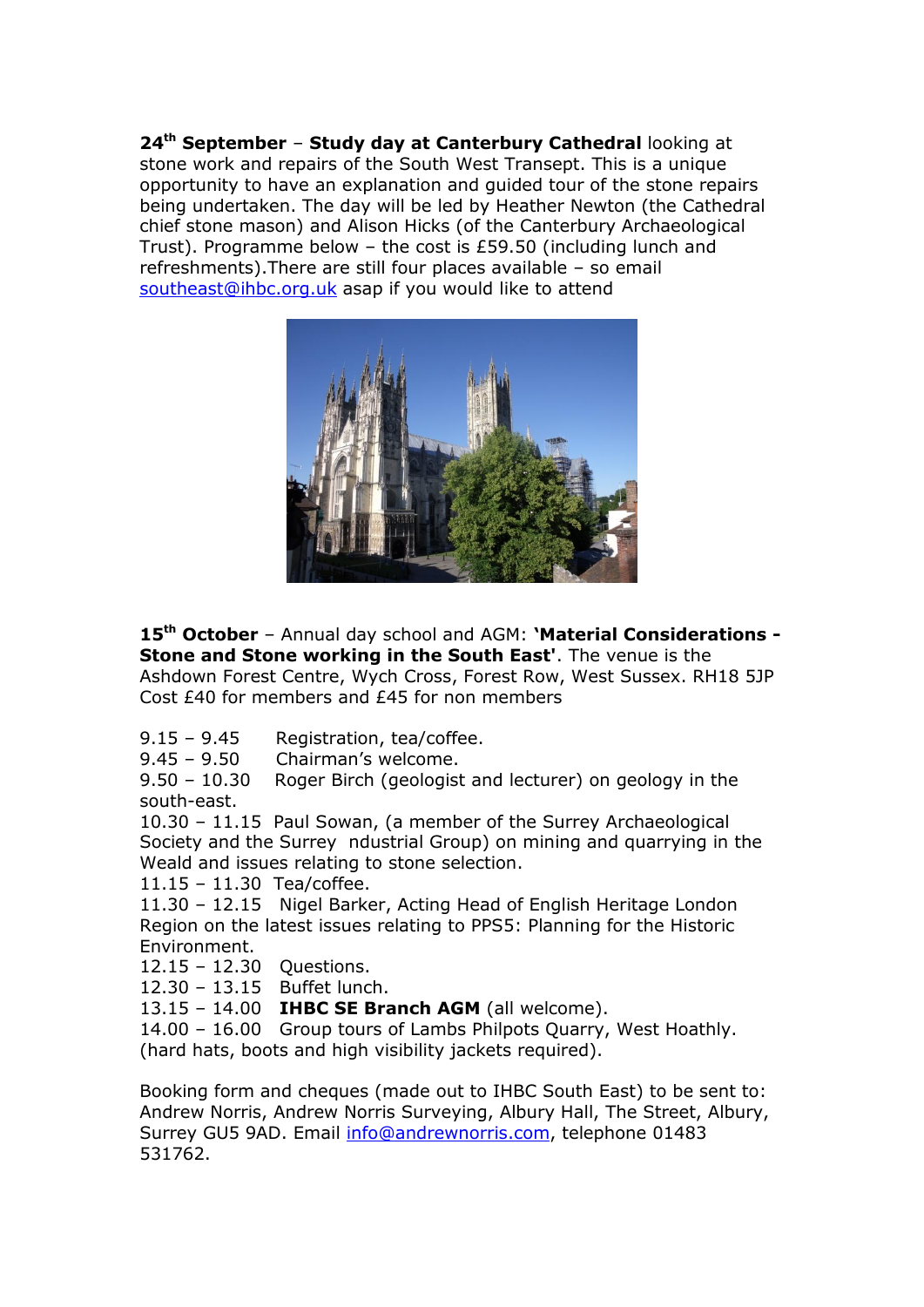**10th November (afternoon)** - **Chatham Historic Dockyard and the Heritage Crime Initiative** –seminar by DCI Mark Harrison, at the Joiners Shop, Chatham Historic Dockyard. The seminar will be at 3.30 to 5.30. From 1.30 to 3.30 attendees will be able to visit the historic dockyard, in particular the new gallery 'No1 the Smithery'. Cost £10. Mark Harrison has been seconded to English Heritage for a year to work on a protocol and procedure to tackle all aspects of heritage crime – from 'nighthawking' to theft of lead, to off-roading on ancient monuments. He will report back on his research and the conclusions reached plus discuss best practice from case studies.

# **Future events include**:

A Wassail tour of historic inns in London led by Sean Rix on Friday 3rd December

A seminar on secondary double glazing by 'Selectaglaze' (February/March 2011)

A visit to the Watts gallery, Near Guildford (Spring 2011)

David Kincaid South East Branch Chair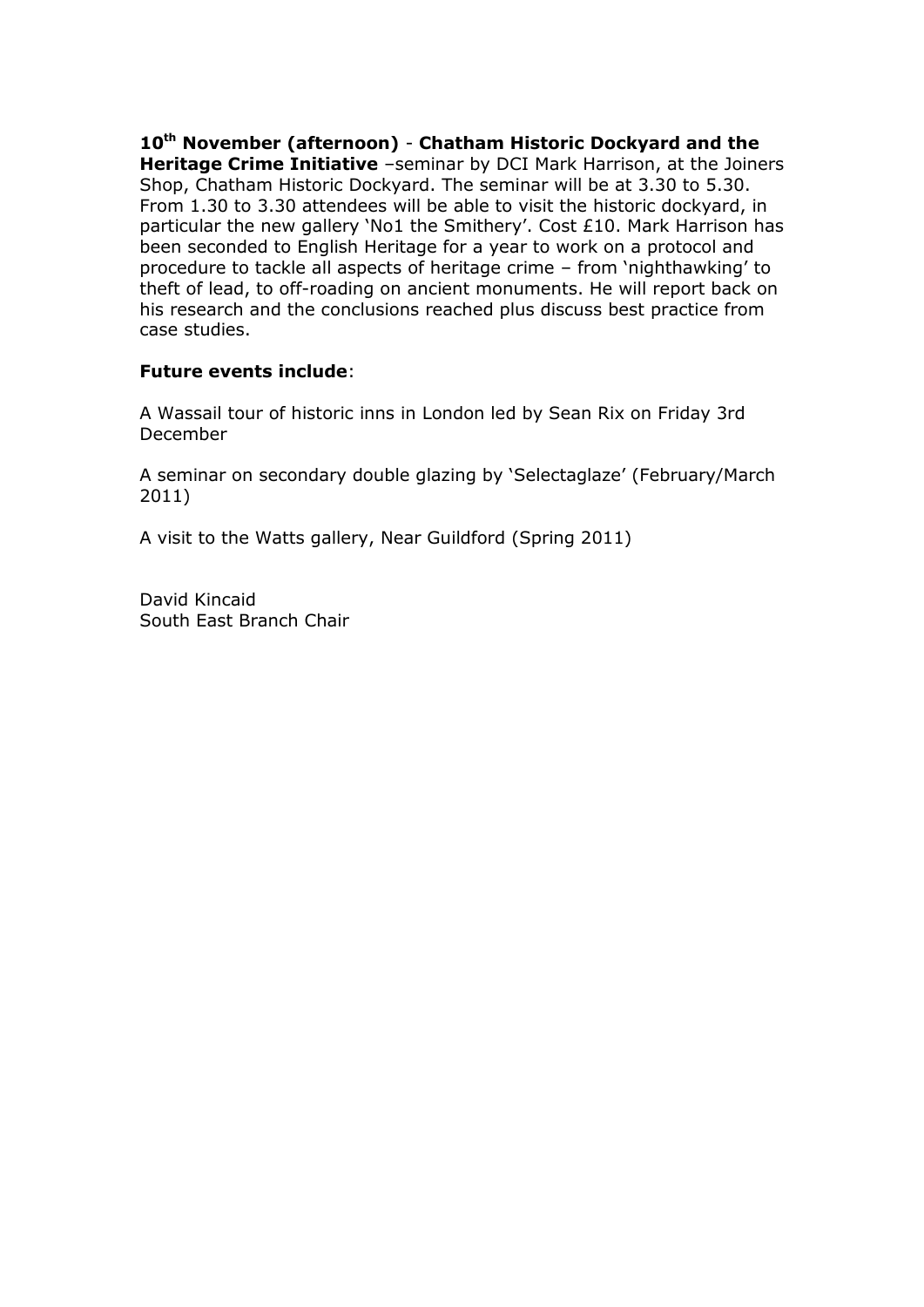### **Election statements**

# **Eimear Murphy** (BSc(Hons) EP PGDip UD MRTPI IHBC)

As a long-time full and active member of the South-East Branch of the IHBC (and its ACO predecessor), I have been able to draw upon my 20+ years working as a 'Team Player' in both the public and private sectors for 20 years, across the related disciplines of conservation, urban design, planning and planning law. I therefore feel well placed in these challenging times to take the South Branch forward as the new Chair. This position would be a natural progression from the previous roles I have undertaken for as Branch Secretary and – for the past 3 years – Membership Secretary.

Arising from this, I recognise that, for full, chartered membership, an appropriate level of experience, knowledge and skill needs to be achieved in order to ensure that standards are maintained. As such, it is essential that the Institute, through the Branch positively encourages and supports individuals to progress to the necessary level of attainment by providing an essential network for them to gain CPD and develop in their own careers.

In addition to the Branch fulfilling its wider obligations as part of an important national organisation concerned with safeguarding heritage assets my aim is to bring the IHBC closer to the members which - given the large area covered by the Branch - will involve regular communication and feedback, as well as ensuring that meetings and training events are more accessible to all and relevant to local and national topics and interests, thereby encouraging greater involvement, particularly with professionals from other related disciplines.

As Chair, I will aim to build upon the achievements of previous postholders through strengthening team-working to better deliver the IHBC's vision to current and future members.

# **Sean Rix**

The future of the branch is dependent on its members. My aim is to continue the excellent work of our previous chairs and increase the relevance of the branch to its members. This requires the active participation of members throughout the branch and I hope to increase this participation through good communication between committee and members. The valuable work carried out by the committee to provide CPD events to a high standard and low cost continues to be an asset to members and places the South East branch amongst the most active in the country. The support that the branch provides for members is particularly important during these times of budget cuts so I hope to increase the level of contact between members in order to continue offering this support. I am also aware of the need to promote the benefits of full membership to affiliate members and those who aspire to become full members. Conversely I am aware of the importance of providing